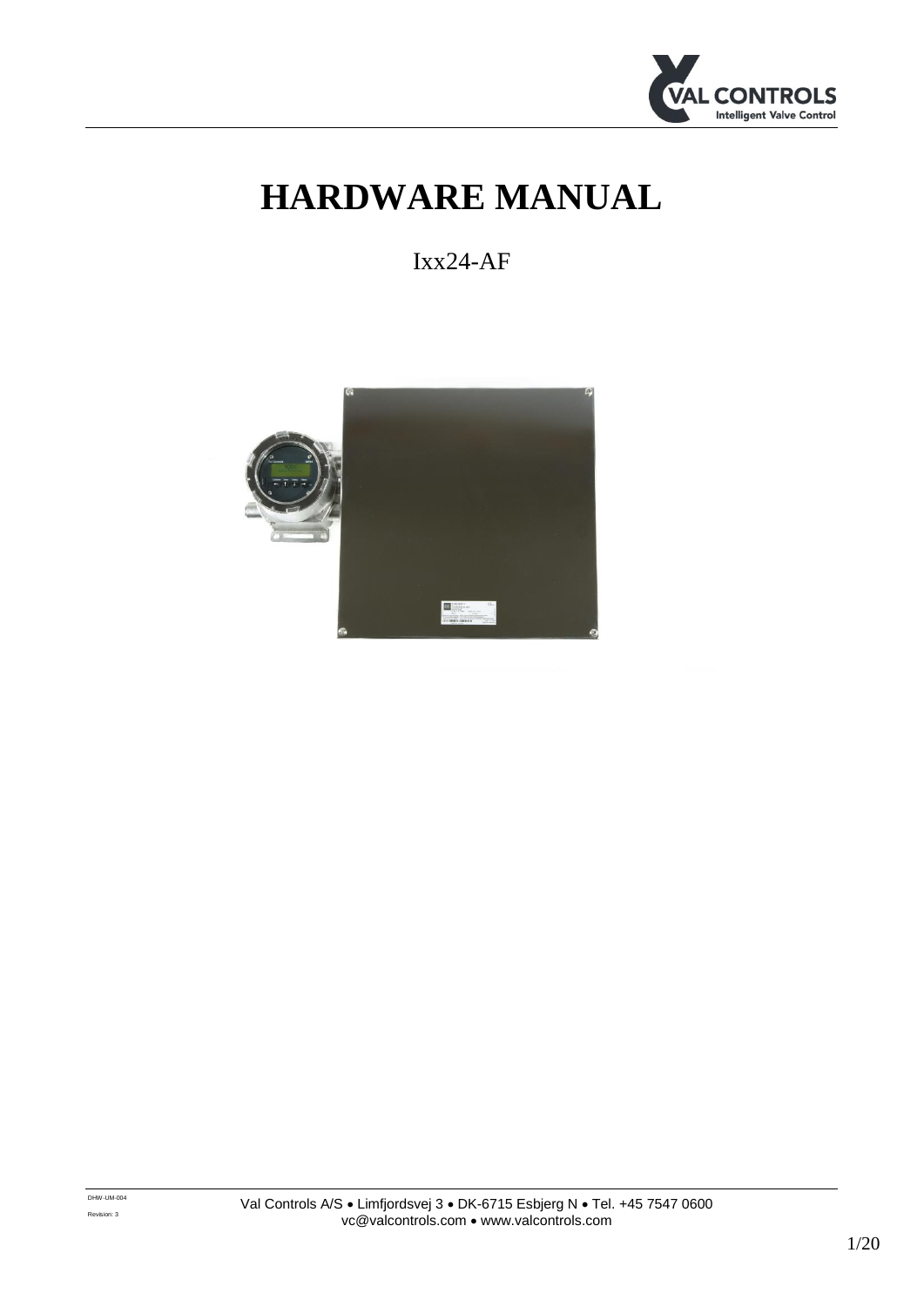

## **Table of contents**

| $\mathbf{1}$   |     |  |
|----------------|-----|--|
|                | 1.1 |  |
|                | 12  |  |
|                | 1.3 |  |
| $\mathbf{2}$   |     |  |
|                | 2.1 |  |
|                | 2.2 |  |
|                | 2.3 |  |
| $3^{\circ}$    |     |  |
|                | 3.1 |  |
|                | 3.2 |  |
|                | 3.3 |  |
|                | 3.4 |  |
|                | 3.5 |  |
|                | 3.6 |  |
| $\overline{4}$ |     |  |
|                | 4.1 |  |
|                | 4.2 |  |
|                | 4.3 |  |
| 5              |     |  |
|                | 5.1 |  |
|                | 5.2 |  |
|                | 5.3 |  |
|                | 5.4 |  |
|                | 5.5 |  |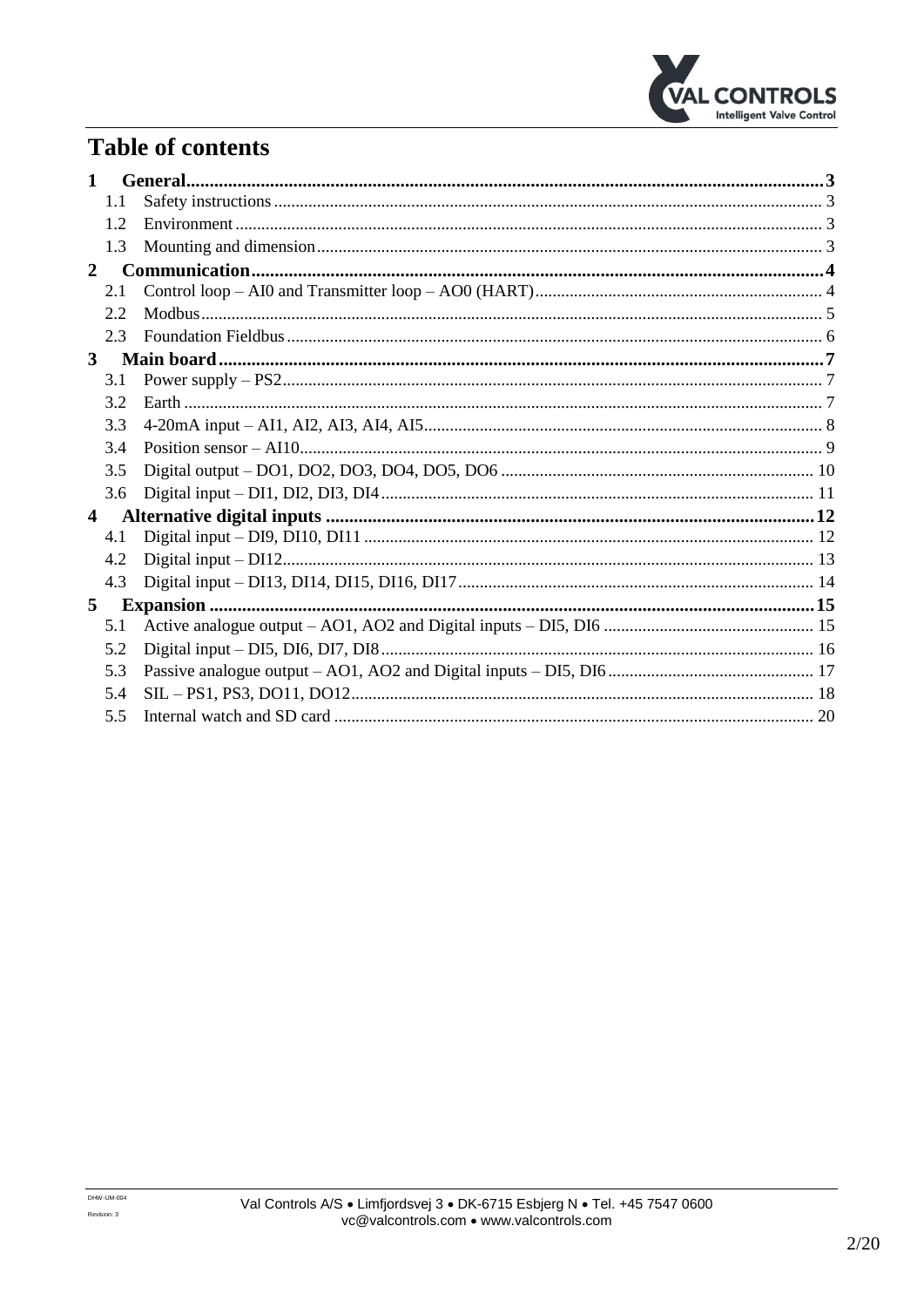

## <span id="page-2-0"></span>**1 General**

This manual covers the following products:

IHP24-AF IDP24-AF with software DID-SW-001 IVC24-AF IDC24-AF ILB24-AF ILC24-AF IPC24-AF

## <span id="page-2-1"></span>**1.1 Safety instructions**

For a safe installation of a Val Controls device, the following must be observed. The module must be installed by qualified personnel who are familiar with the national and international laws, directives and standards that apply to this product as well as all instructions in this manual.

The information in this manual is subject to changes without notice.

## <span id="page-2-2"></span>**1.2 Environment**

Operating temperature<sup>1</sup>: -30 to 80  $^{\circ}$ C Storage temperature<sup>1</sup>: -30 to 80 °C

<sup>1</sup> Depending on model. Please contact Val Controls

Relative Humidity: < 95% (No condensation)

The printed circuit boards are coated for tropical climate and harsh environments to resist airborne contamination according to G3, ISA-71.04-2013.

Ingress protection<sup>2</sup>: IP68  $2$  Ex d enclosure only. For Ex e enclosure see certification label.

## <span id="page-2-3"></span>**1.3 Mounting and dimension**

Screw torque: 3.5 lb in Wire diameter: AWG 12-22

All external components must have specifications that fit the desired performance and requirements of the valve/actuator system.

After installation the lid has to be closed properly to maintain the IP rating. The O-ring is as standard treated with Molykote 55 O-ring grease. To maintain the IP rating the Oring has to be treated every 2nd year with Molykote 55 O-ring grease or similar.

Dimensional drawing can be found on [www.valcontrols.com](http://www.valcontrols.com/)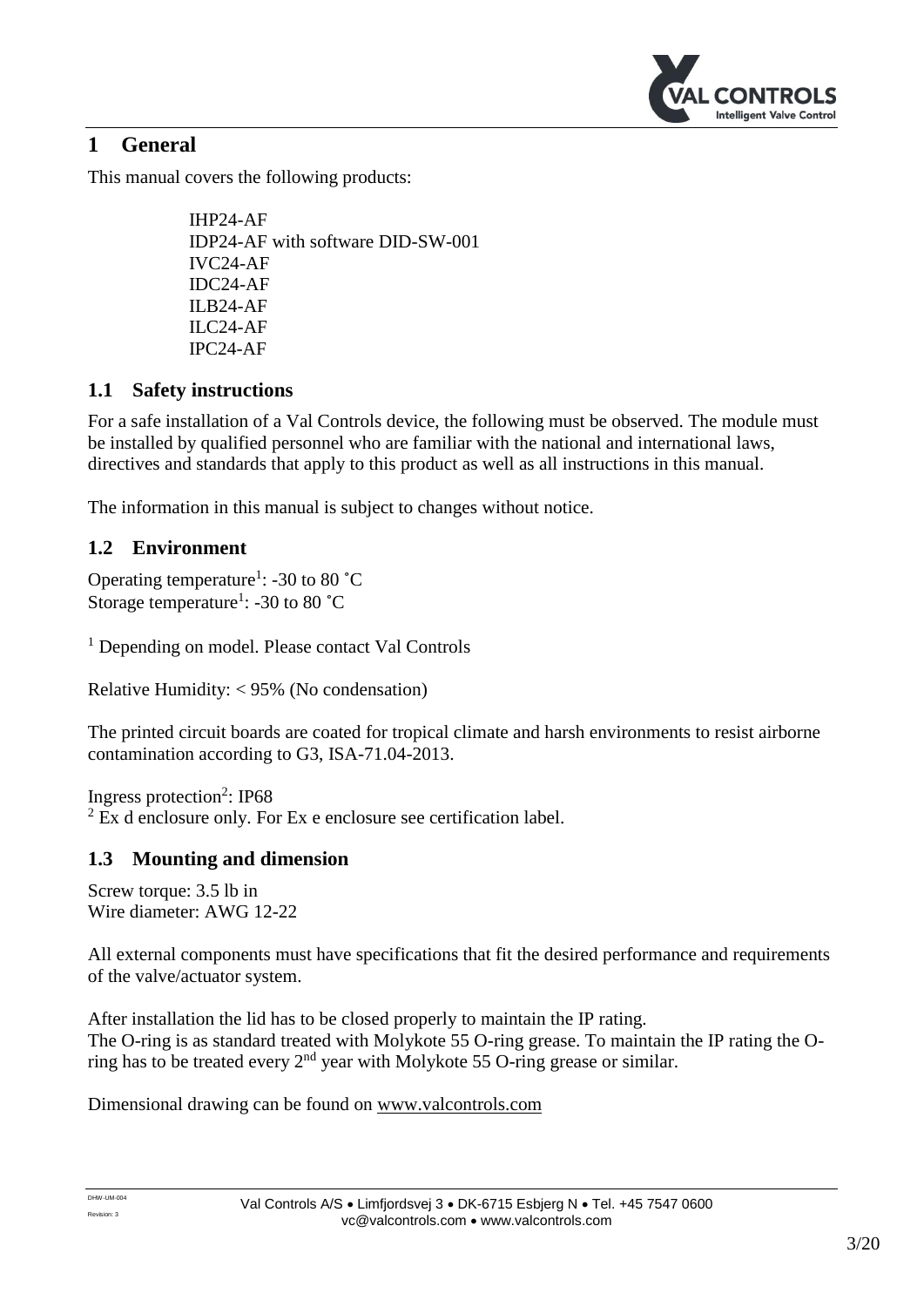

## <span id="page-3-0"></span>**2 Communication**

Several communication types are available as options.

## <span id="page-3-1"></span>**2.1 Control loop – AI0 and Transmitter loop – AO0 (HART)**

Passive 4-20mA input and passive 4-20mA output. On some models HART is available on either AO0 or AO0.





#### **2.1.1 Terminals**

| AI0             | $1 (+)$ |
|-----------------|---------|
|                 | $2(-)$  |
| AO <sub>0</sub> | $3 (+)$ |
|                 |         |

| Control loop - AI0            |                                          |  |  |
|-------------------------------|------------------------------------------|--|--|
| Impedance                     | $<$ 470 Ohm at 20mA and 9.4VDC           |  |  |
| Linearity                     | $< 0.1\%$                                |  |  |
| Temperature coefficient       | $0.025\% / 1^{\circ}C$ (Warm-up: 10 min) |  |  |
| HART (optional)               | FSK, 1200Hz / 2200Hz 400-800mVpp         |  |  |
| Galvanic isolated             |                                          |  |  |
|                               |                                          |  |  |
| <b>Transmitter loop – AO0</b> |                                          |  |  |
| Impedance                     | $<$ 470 Ohm at 20mA and 9.4VDC           |  |  |
| Linearity                     | $< 0.1\%$                                |  |  |
| Temperature coefficient       | $0.015\% / 1^{\circ}C$ (Warm-up: 10 min) |  |  |
| HART (optional)               | FSK, 1200Hz / 2200Hz 400-800mVpp         |  |  |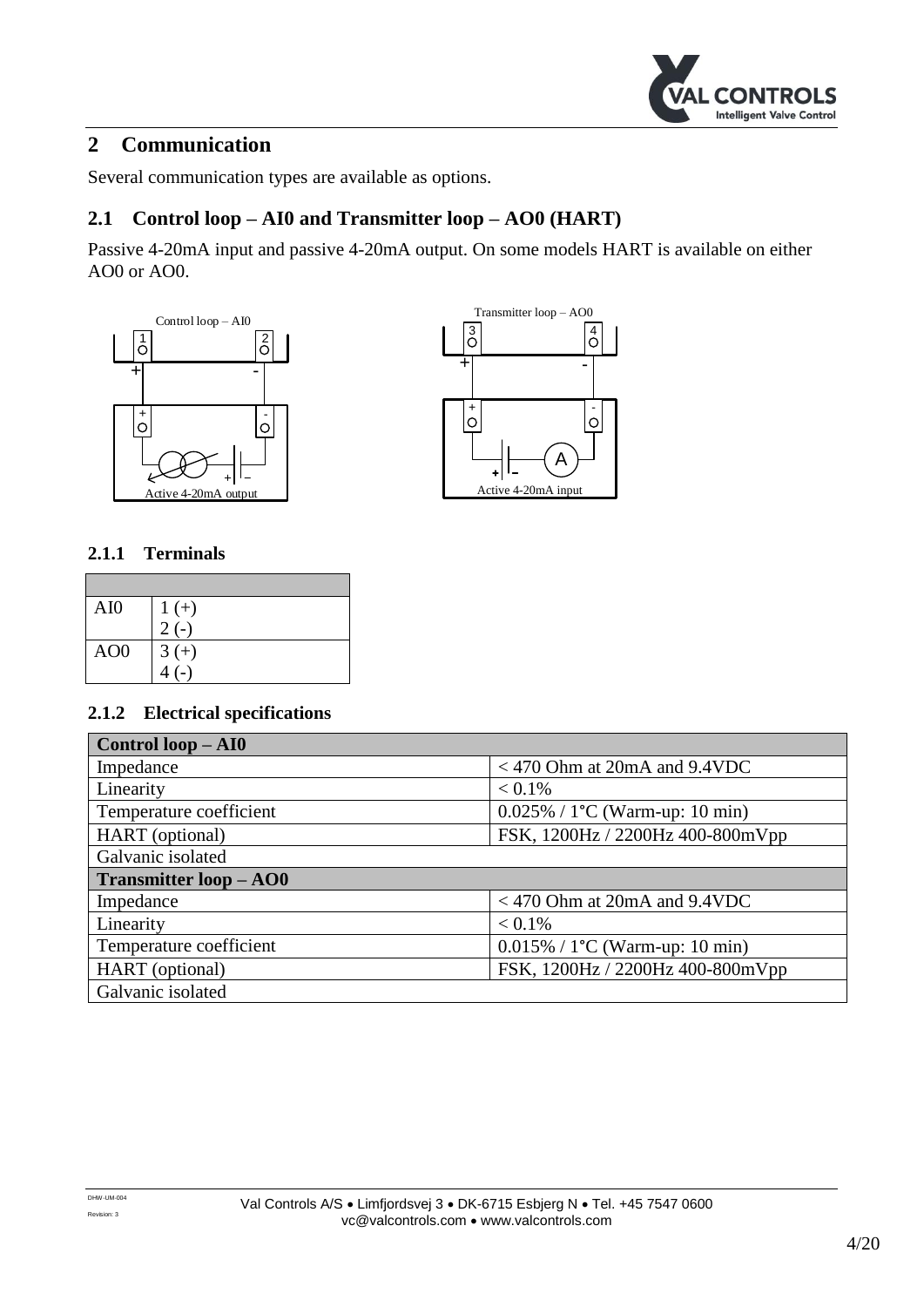

## <span id="page-4-0"></span>**2.2 Modbus**



#### **2.2.1 Terminals**

| Modbus $  1(A)$ |                  |
|-----------------|------------------|
|                 | $2(B)$<br>$3(A)$ |
|                 |                  |
|                 | 4(B)             |

Terminals 1 and 3 are connected inside the device. Terminals 2 and 4 are connected inside the device.

#### **2.2.2 Electrical specifications**

| <b>Modbus</b>               |                                                           |  |  |
|-----------------------------|-----------------------------------------------------------|--|--|
| Interface                   | RS485                                                     |  |  |
| <b>Termination resistor</b> | No internal resistor.                                     |  |  |
|                             | External resistor can be applied across terminal 3 and 4. |  |  |
|                             | Termination resistors must have the value of 120 Ohm.     |  |  |
| Galvanic isolated           |                                                           |  |  |

A maximum of 247 nodes can be connected on the same daisy chain bus.

Typical shielding of the RS485 bus cable is done on the master side of the cable.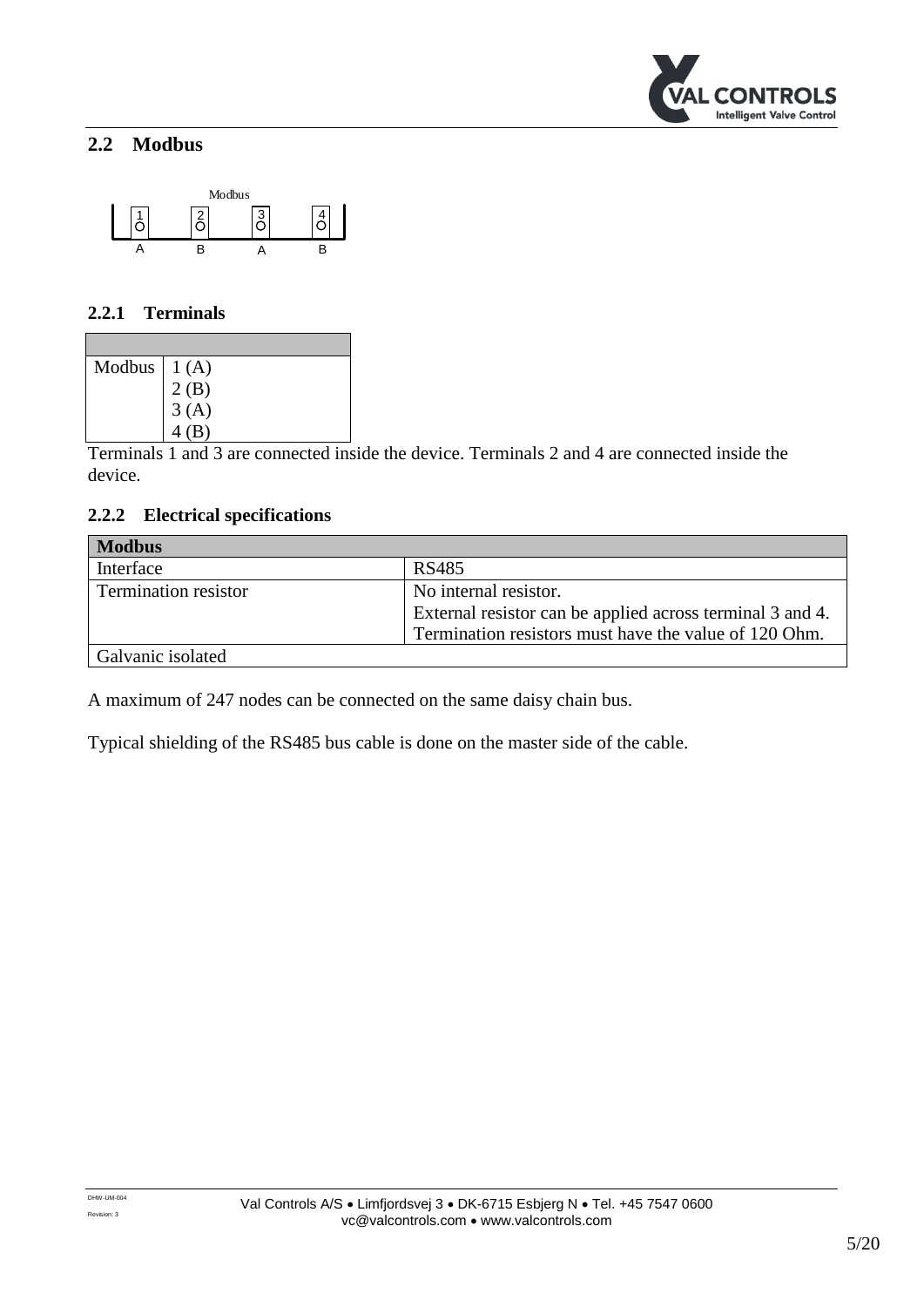

## <span id="page-5-0"></span>**2.3 Foundation Fieldbus**



#### **2.3.1 Terminals**

| Foundation   1 (FB-P) |                        |
|-----------------------|------------------------|
| Fieldbus              | $2(FB-N)$              |
|                       | $3 (FB-P)$<br>4 (FB-N) |
|                       |                        |

| <b>FF-Fieldbus</b> |                                              |  |  |
|--------------------|----------------------------------------------|--|--|
| Interface          | FF-Fieldbus - H1 Device Class – Basic Device |  |  |
| Termination        | No internal termination                      |  |  |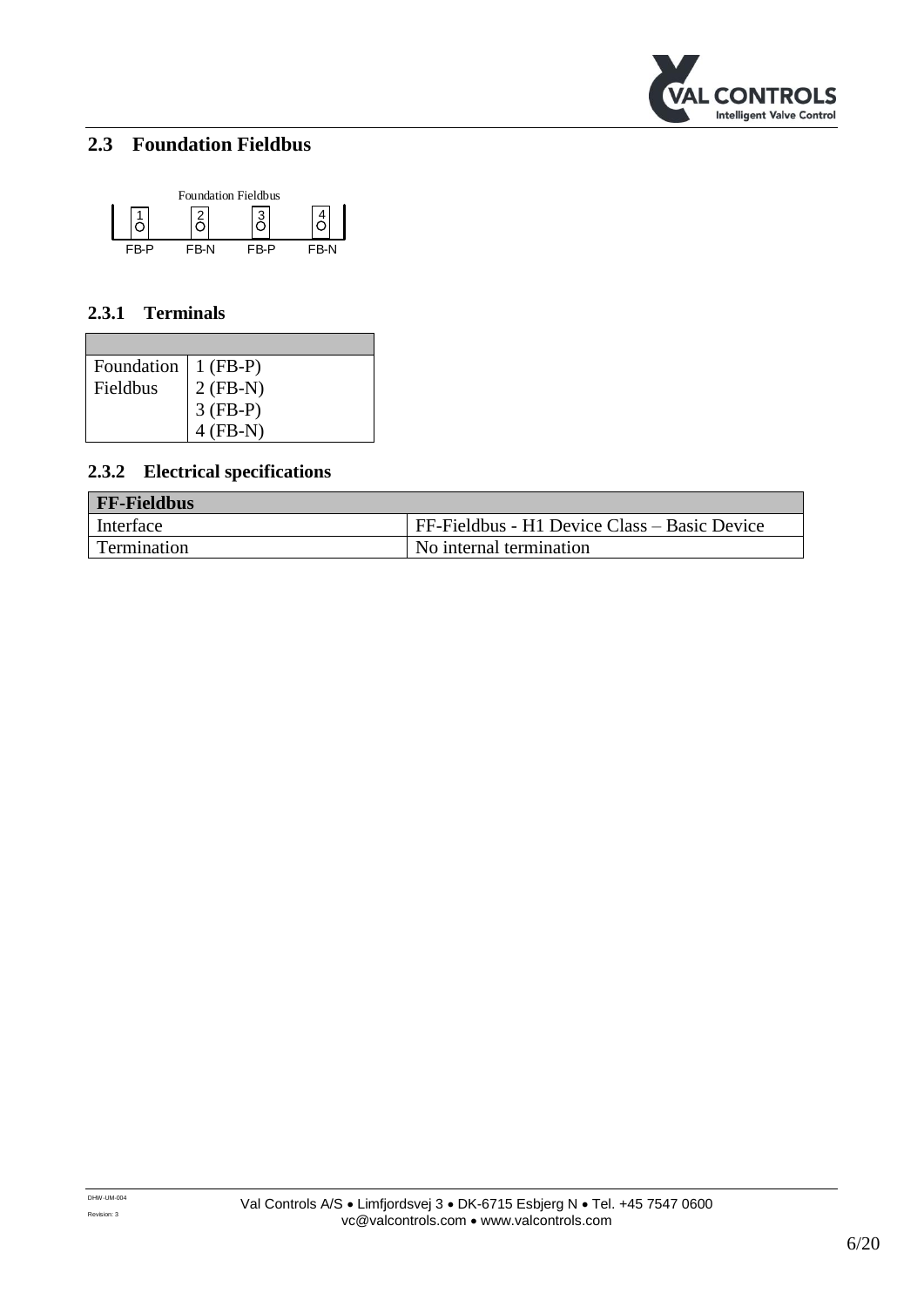

## <span id="page-6-0"></span>**3 Main board**

## <span id="page-6-1"></span>**3.1 Power supply – PS2**

24VDC power input to the device.



Depending on device configuration, this power supply input may not be used.

#### **3.1.1 Terminals**

| PS <sub>2</sub> | $5 (+)$ |
|-----------------|---------|
|                 |         |

#### **3.1.2 Electrical specifications**

| Power supply $-$ PS2                          |                   |  |  |
|-----------------------------------------------|-------------------|--|--|
| Power supply                                  | $20.4 - 27.6$ VDC |  |  |
| Power dissipation, no position sensor/loop or | $<$ 2W            |  |  |
| valves are connected.                         |                   |  |  |
| Power dissipation, with maximum load on all   | $<$ 5W            |  |  |
| inputs and outputs                            |                   |  |  |

## <span id="page-6-2"></span>**3.2 Earth**

Device instrument earth terminal shall be connected to instrument earth bar at marshalling cabinet to avoid electromagnetic interference.



### **3.2.1 Terminal**

IE 7 Instrument earth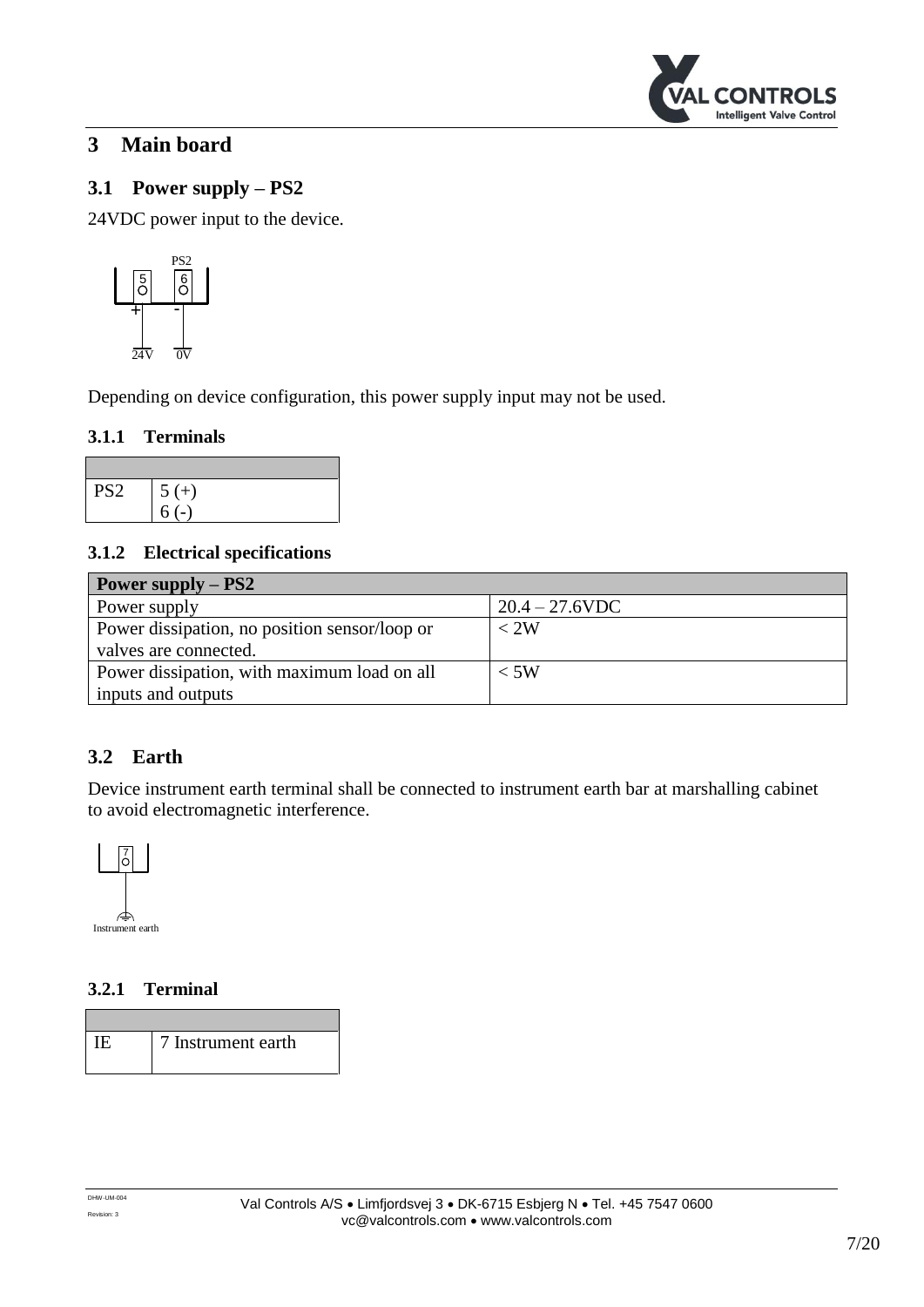

## <span id="page-7-0"></span>**3.3 4-20mA input – AI1, AI2, AI3, AI4, AI5**

The analogue inputs can be used to connect passive 4-20mA sensors to the device or in the alternative configuration active 4-20mA sensors.





#### **3.3.1 Terminals**

|     | <b>Passive sensor</b> | <b>Active sensor</b> |
|-----|-----------------------|----------------------|
| AI1 | $11 (+)$              | $12 (+)$             |
|     | $12(-)$               | $6(-)$               |
| AI2 | $13 (+)$              | $14 (+)$             |
|     | $14(-)$               | $6(-)$               |
| AI3 | $15 (+)$              | $16 (+)$             |
|     | $16(-)$               | $6(-)$               |
| AI4 | $17 (+)$              | $18 (+)$             |
|     | $18(-)$               | $6(-)$               |
| AI5 | $19 (+)$              | $20 (+)$             |
|     | $20(-)$               | $6(-)$               |

| $AI - Analogue$ inputs  |                                               |  |  |
|-------------------------|-----------------------------------------------|--|--|
| External loop max Rload | 820 Ohm at 20mA and 16.4VDC                   |  |  |
| Operating area          | $4-20mA$                                      |  |  |
| Minimum span            | 12mA                                          |  |  |
| Cable length            | 1000 meters                                   |  |  |
| Linearity               | $< 0.1\%$                                     |  |  |
| Temperature coefficient | $0.01\%$ / 1 <sup>o</sup> C (Warm-up: 10 min) |  |  |
| Rin                     | $< 100$ Ohm                                   |  |  |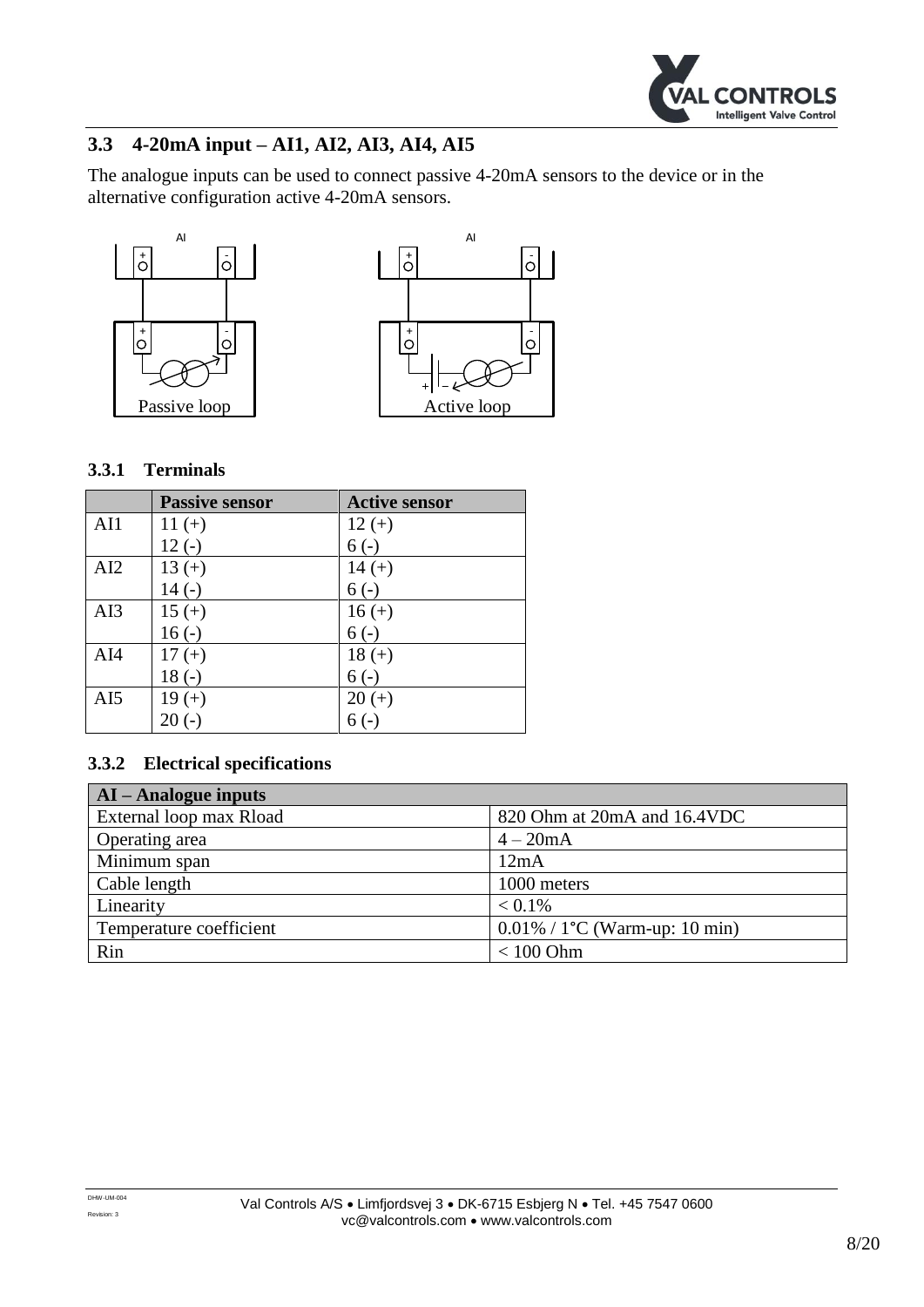

#### <span id="page-8-0"></span>**3.4 Position sensor – AI10**

The position feedback can be delivered from a 3-wire potentiometer. The sensor input can as an alternative also be used as a 4-20mA loop input.



The external resistors must be mounted to get the correct functionality.

#### **3.4.1 Terminals**

|      | <b>Sensor</b> | <b>Passive loop</b> | <b>Active loop</b> |
|------|---------------|---------------------|--------------------|
| AI10 | 8 Pot high    | $5 (+)$             | $9 (+)$            |
|      | 9 Wiper       | $9(-)$              | $6(-)$             |
|      | 10 Pot low    |                     |                    |

| <b>AI10 - Position sensor</b> |                                   |  |
|-------------------------------|-----------------------------------|--|
| Potentiometer size            | 5 k $\Omega$ to 20 k $\Omega$     |  |
| Minimum use operating area    | 40%                               |  |
| Cable length                  | 1.5 meters                        |  |
| Linearity                     | $< 0.1\%$                         |  |
| Temperature coefficient       | $0.01\% / 1$ °C (Warm-up: 10 min) |  |
| $AI10 - Loop$                 |                                   |  |
| External loop max Rload       | 820 Ohm at 20mA and 16.4VDC       |  |
| Operating area                | $4-20mA$                          |  |
| Minimum span                  | 12mA                              |  |
| Cable length                  | 1000 meters                       |  |
| Linearity                     | $< 0.1\%$                         |  |
| Temperature coefficient       | $0.01\% / 1$ °C (Warm-up: 10 min) |  |
| Rin                           | $< 100$ Ohm                       |  |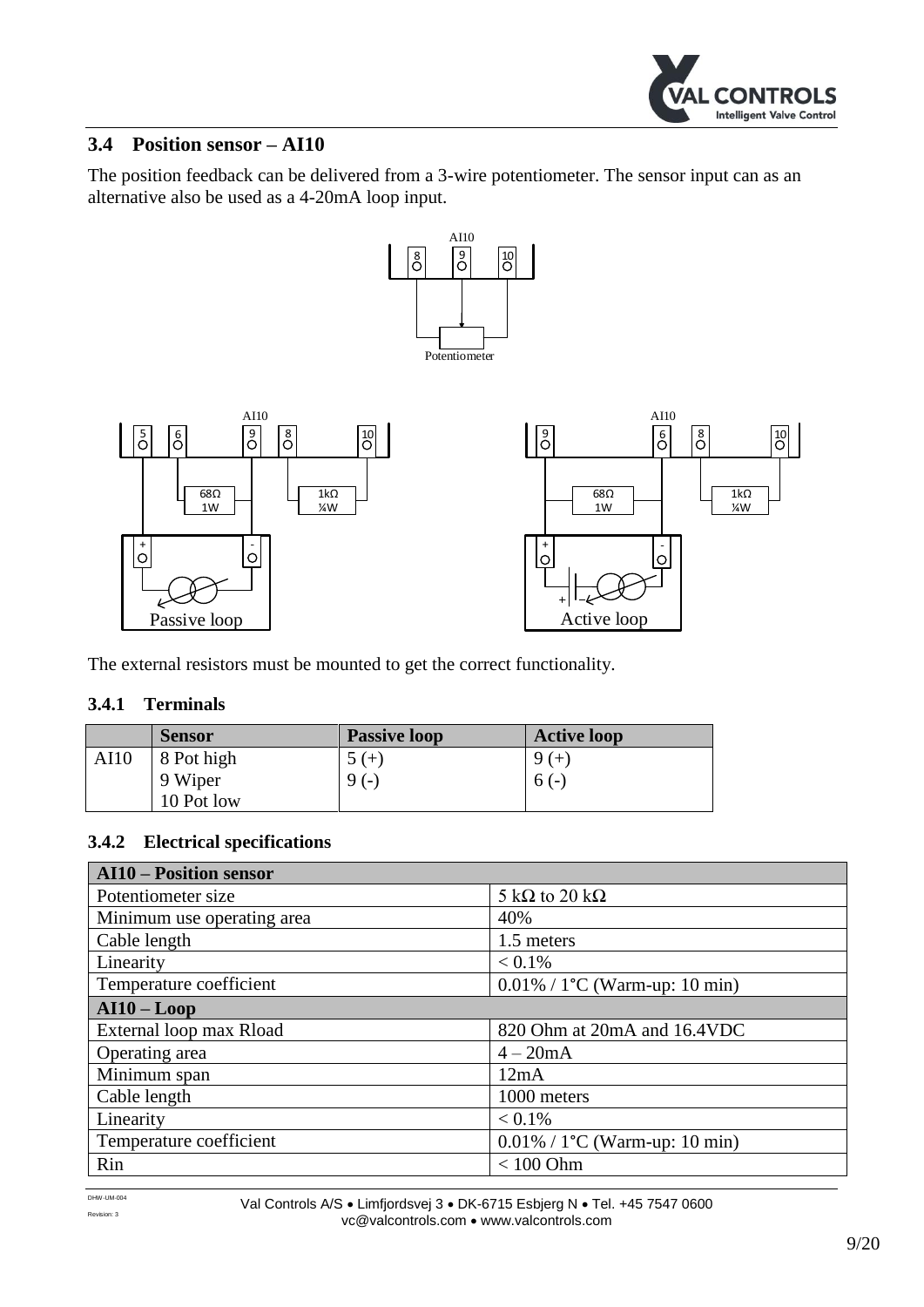

## <span id="page-9-0"></span>**3.5 Digital output – DO1, DO2, DO3, DO4, DO5, DO6**

24 VDC digital outputs.



#### **3.5.1 Terminals**

п

| DO <sub>1</sub> | $27 (+)$  |
|-----------------|-----------|
|                 | $28(-)$   |
| DO2             | $30 (+)$  |
|                 | $31(-)$   |
| DO3             | $33: (+)$ |
|                 | $34: (-)$ |
| DO <sub>4</sub> | $36: (+)$ |
|                 | $37: (-)$ |
| DO <sub>5</sub> | $47: (+)$ |
|                 | $48: (-)$ |
| DO <sub>6</sub> | $49: (+)$ |
|                 | $50: (-)$ |

All DOs (-) are common with PS2 (-)

| <b>DO</b> – Digital outputs |                         |
|-----------------------------|-------------------------|
| Max load per digital output | up to 48W at 24VDC      |
| Max load total              | up to $192W$ at $24VDC$ |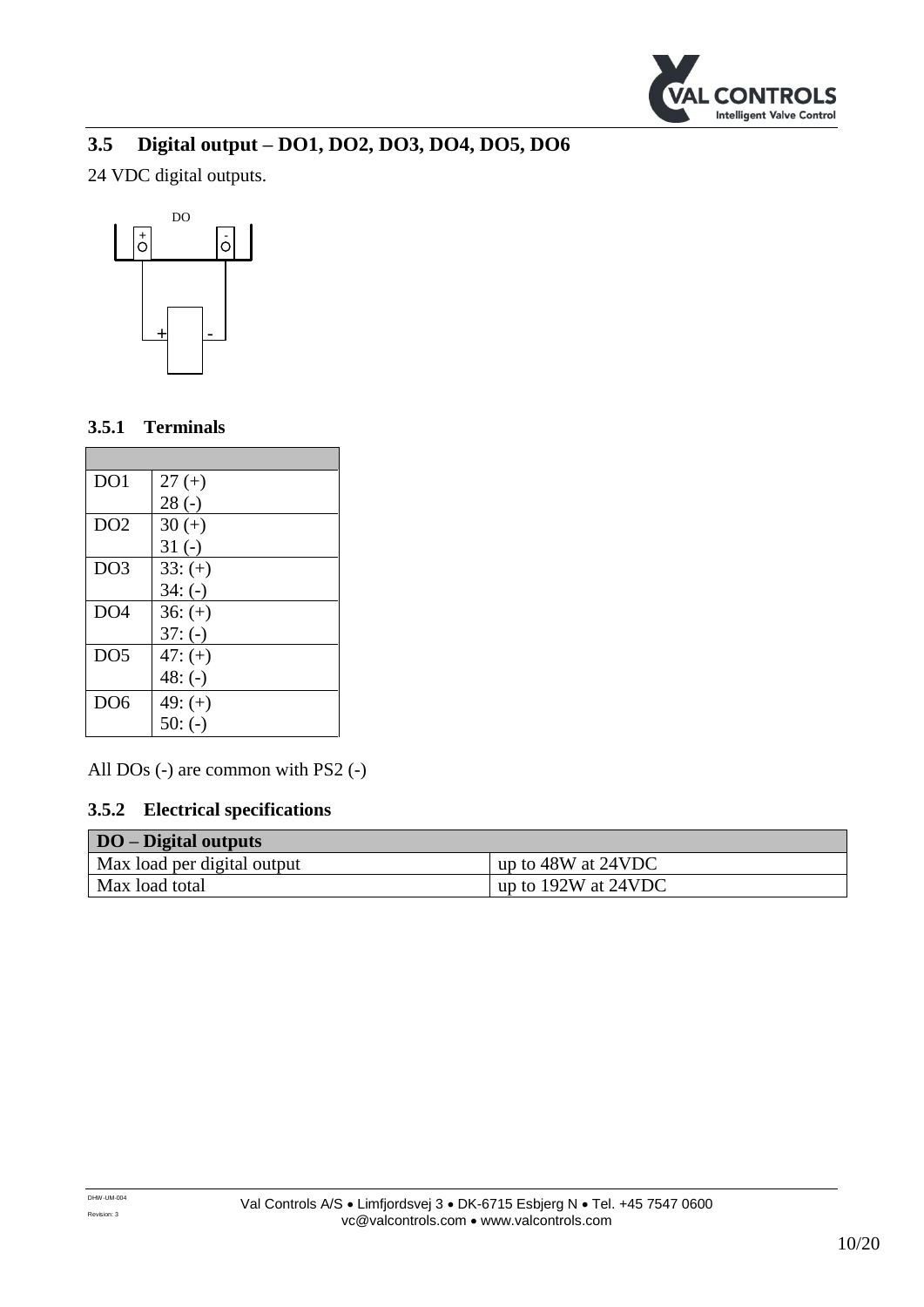

## <span id="page-10-0"></span>**3.6 Digital input – DI1, DI2, DI3, DI4**

Use digital inputs to connect dry signals.





#### **3.6.1 Terminals**

| DI1             | $39 (+)$ |
|-----------------|----------|
|                 | $40(-)$  |
| DI <sub>2</sub> | 41 $(+)$ |
|                 | $42(-)$  |
| DI3             | 43 $(+)$ |
|                 | $44$ (-) |
| DI4             | $45 (+)$ |
|                 | $46(-)$  |

| DI – Switch              |              |  |
|--------------------------|--------------|--|
| Type                     | Switch       |  |
| Cable length             | 20 meters    |  |
| Maximum cable resistance | 100 Ohm      |  |
| <b>DI-NAMUR</b>          |              |  |
| Type                     | <b>NAMUR</b> |  |
| Sensor supply voltage    | 8 V          |  |
| Cable length             | 1000 meters  |  |
| Max load                 | 600 Ohm      |  |
| Rin                      | 1040 Ohm     |  |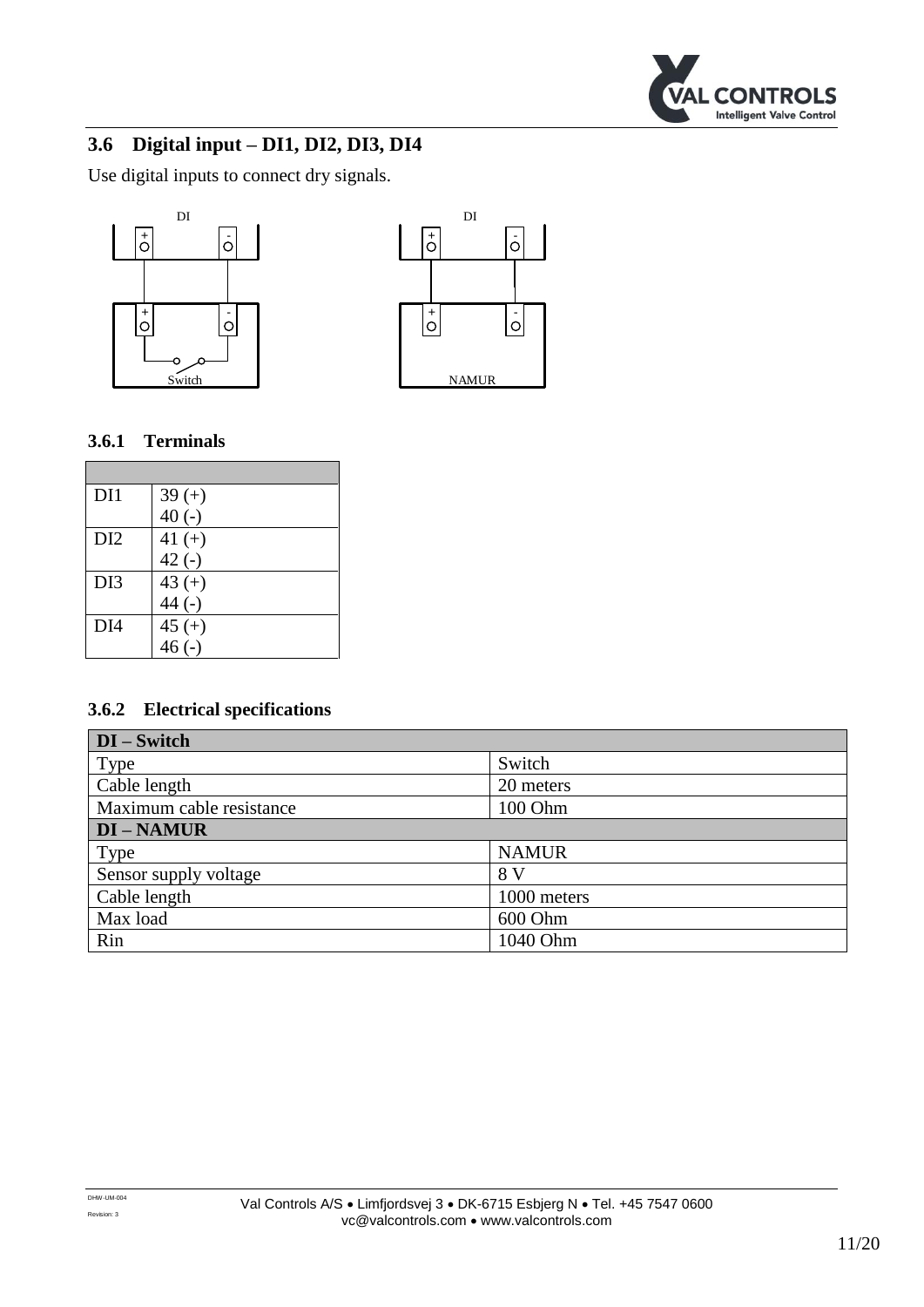

## <span id="page-11-0"></span>**4 Alternative digital inputs**

DI9 to DI17 are analogue inputs but configured in a way that makes it possible to use them as digital inputs.

## <span id="page-11-1"></span>**4.1 Digital input – DI9, DI10, DI11**

DI9, DI10 and DI11 substitutes AI10



The external resistor must be mounted to get the correct functionality.

#### **4.1.1 Terminals**

| DI <sub>9</sub> | $8 (+)$ |
|-----------------|---------|
|                 | $6(-)$  |
| <b>DI10</b>     | $5 (+)$ |
|                 | $9(-)$  |
| <b>DI11</b>     | $5 (+)$ |
|                 | $10(-)$ |

| <b>DI12</b>      |            |
|------------------|------------|
| $_{\text{Type}}$ | Switch     |
| Cable length     | 1.5 meters |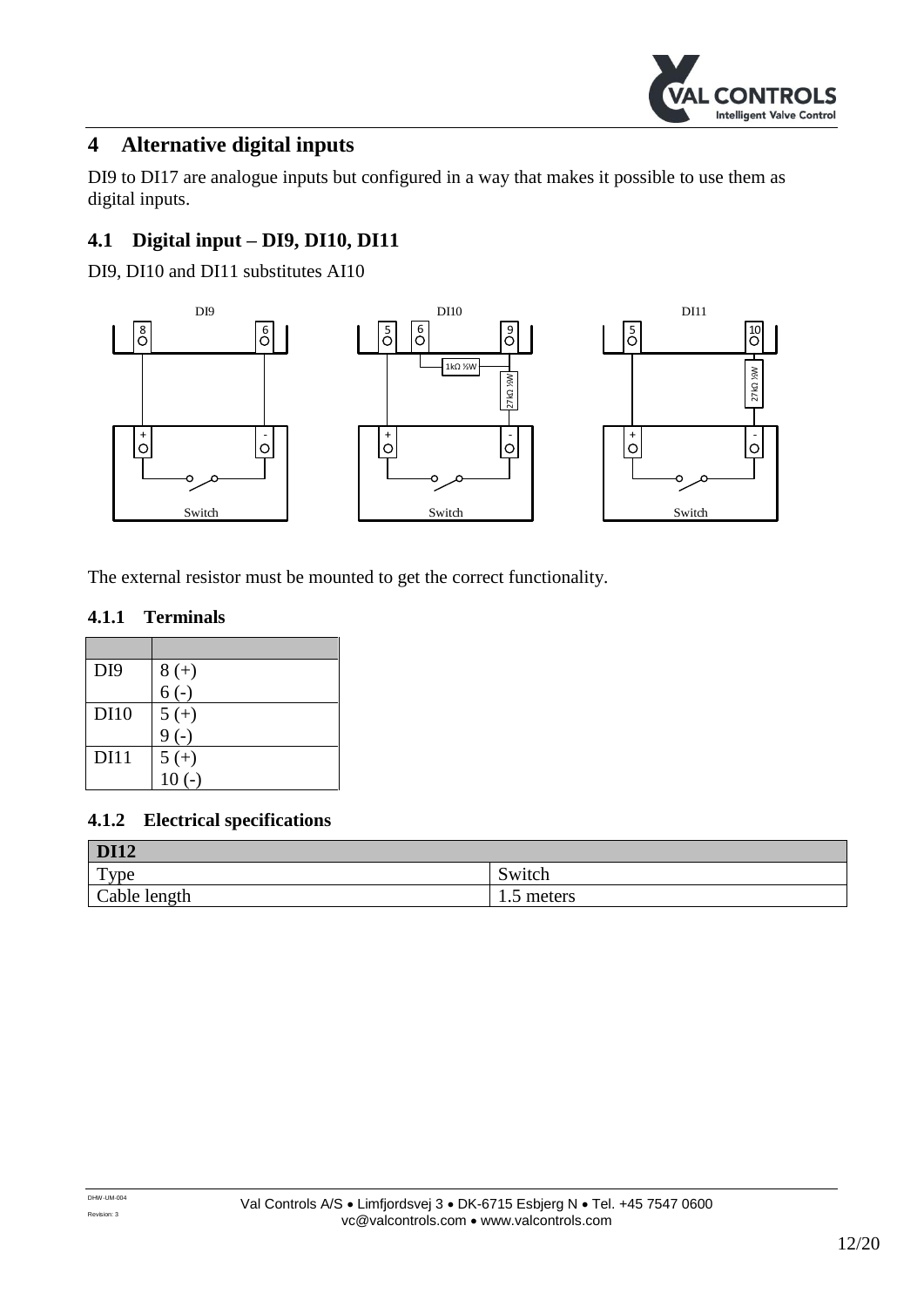

## <span id="page-12-0"></span>**4.2 Digital input – DI12**

#### DI12 substitutes AI0



The external resistor and connection between terminal 2 and 6 must be mounted to get the correct functionality.

#### **4.2.1 Terminals**

| DI12 | $\mid$ 1 (+) |
|------|--------------|
|      |              |

| <b>DI12</b>  |             |
|--------------|-------------|
| Type         | Switch      |
| Cable length | 1000 meters |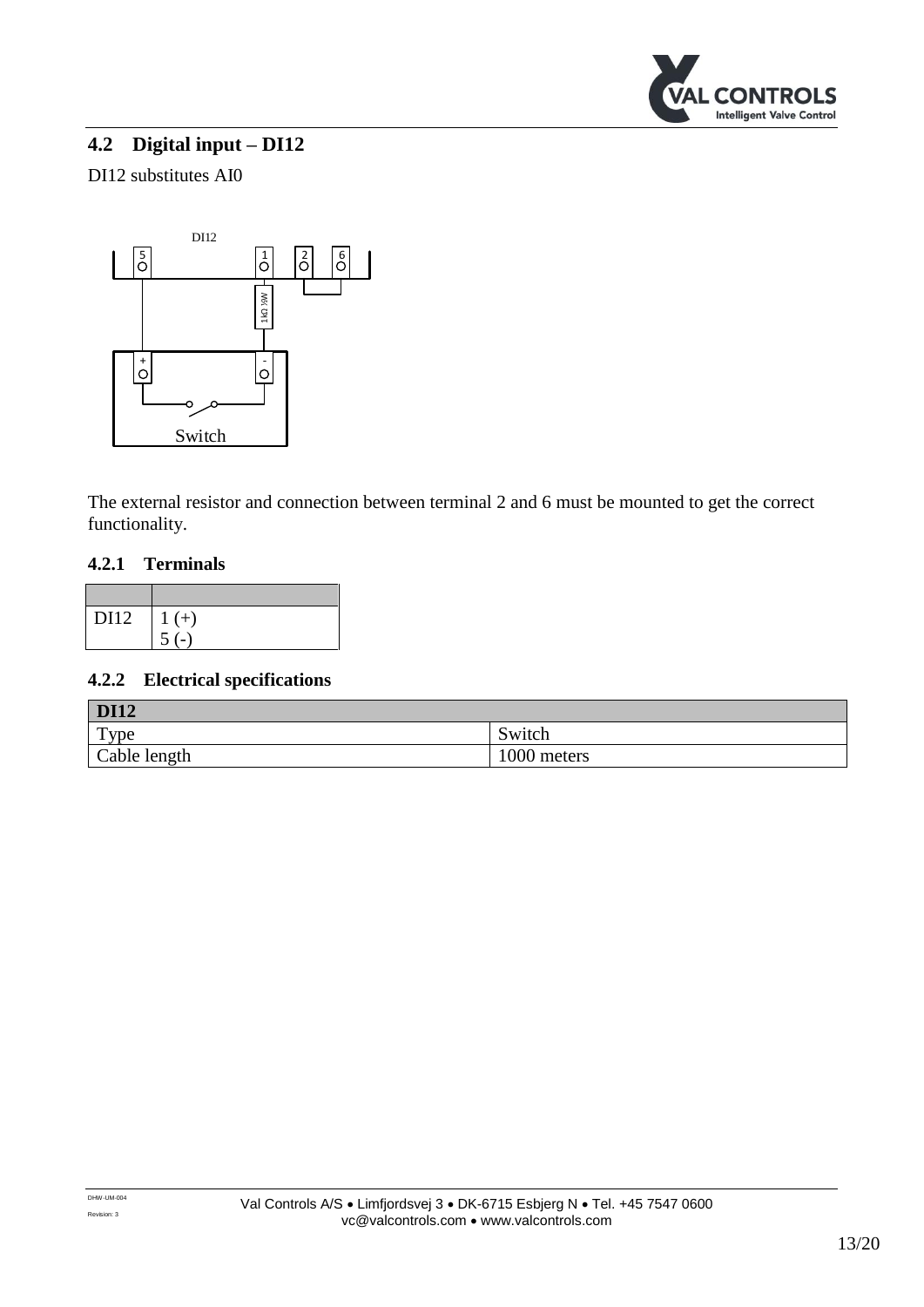

## <span id="page-13-0"></span>**4.3 Digital input – DI13, DI14, DI15, DI16, DI17**

DI13 substitutes AI1, DI14 substitutes AI2, and so on.



The external resistor must be mounted to get the correct functionality.

#### **4.3.1 Terminals**

| DI13        | $11 (+)$ |
|-------------|----------|
|             | $12(-)$  |
| <b>DI14</b> | $13 (+)$ |
|             | $14(-)$  |
| DI15        | $15 (+)$ |
|             | $16(-)$  |
| DI16        | $17 (+)$ |
|             | $18(-)$  |
| DI17        | $19 (+)$ |
|             | $20(-)$  |

| $DI - Switch$ |             |
|---------------|-------------|
| $TY$ pe       | Switch      |
| Cable length  | 1000 meters |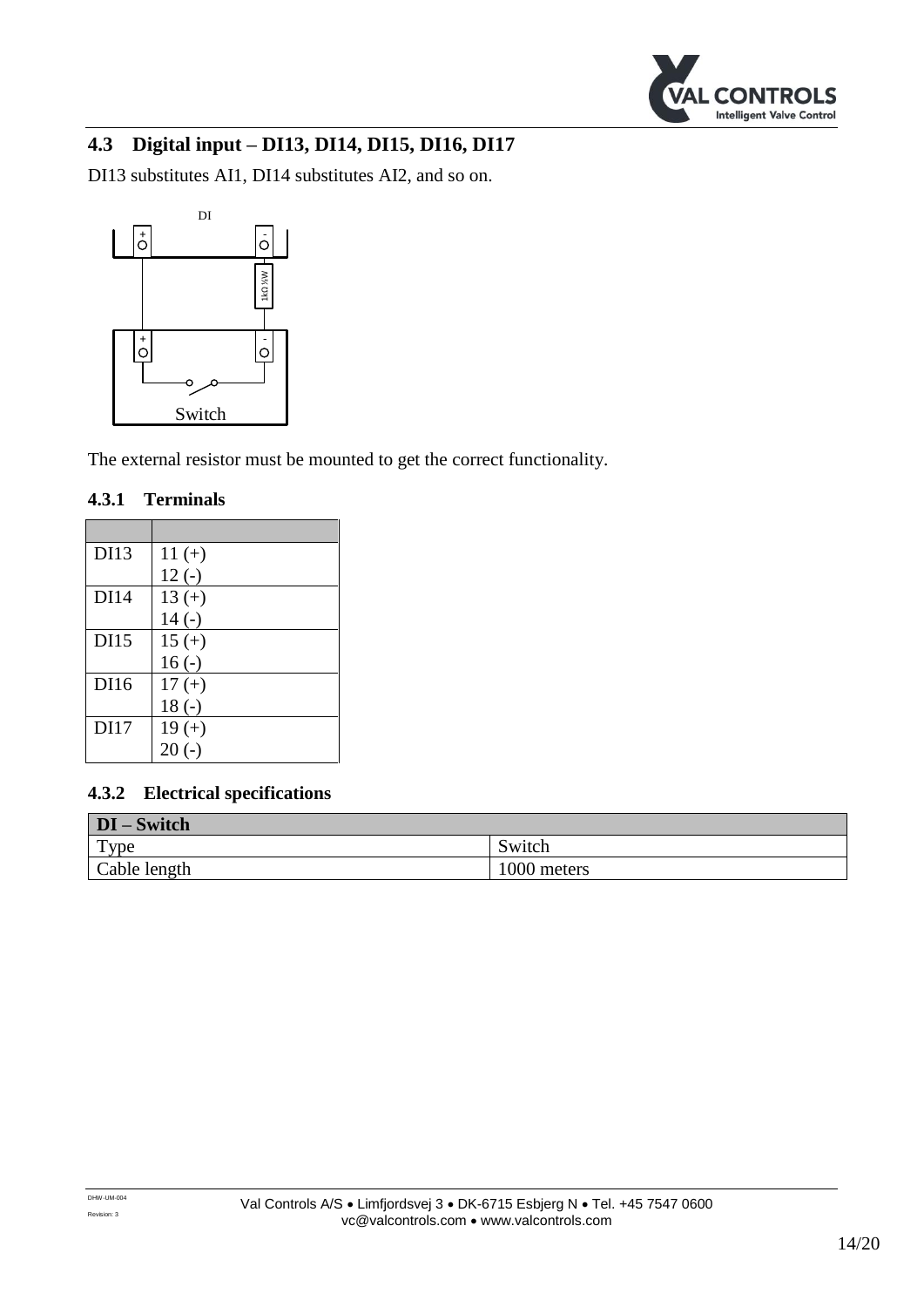

## <span id="page-14-0"></span>**5 Expansion**

The expansion terminals have different function depending on which expansion module is installed.

## <span id="page-14-1"></span>**5.1 Active analogue output – AO1, AO2 and Digital inputs – DI5, DI6**

Use the two analogue outputs to connect 4-20mA loop inputs e.g. proportional valves.







#### **5.1.1 Terminals**

| AO1             | $21 (+)$ |
|-----------------|----------|
|                 | $22(-)$  |
| AO2             | $23 (+)$ |
|                 | $24(-)$  |
| DI <sub>5</sub> | $51 (+)$ |
|                 | $52(-)$  |
| DI <sub>6</sub> | $25(-)$  |
|                 | $26 (+)$ |

| $AO1 - AO2 - Active analogue output$ |                                        |
|--------------------------------------|----------------------------------------|
| Max load                             | 550 Ohm at 20mA and 20.4VDC PS2 supply |
| Linearity                            | $< 0.1\%$                              |
| Temperature coefficient              | $0.015\%$ / 1°C (Warm-up: 10 min)      |
| $DI - Switch$                        |                                        |
| Type                                 | Switch                                 |
| Cable length                         | 20 meters                              |
| Maximum cable resistance             | 100 Ohm                                |
| <b>DI-NAMUR</b>                      |                                        |
| Type                                 | <b>NAMUR</b>                           |
| Sensor supply voltage                | 8 V                                    |
| Cable length                         | 1000 meters                            |
| Max load                             | 600 Ohm                                |
| Rin                                  | 1040 Ohm                               |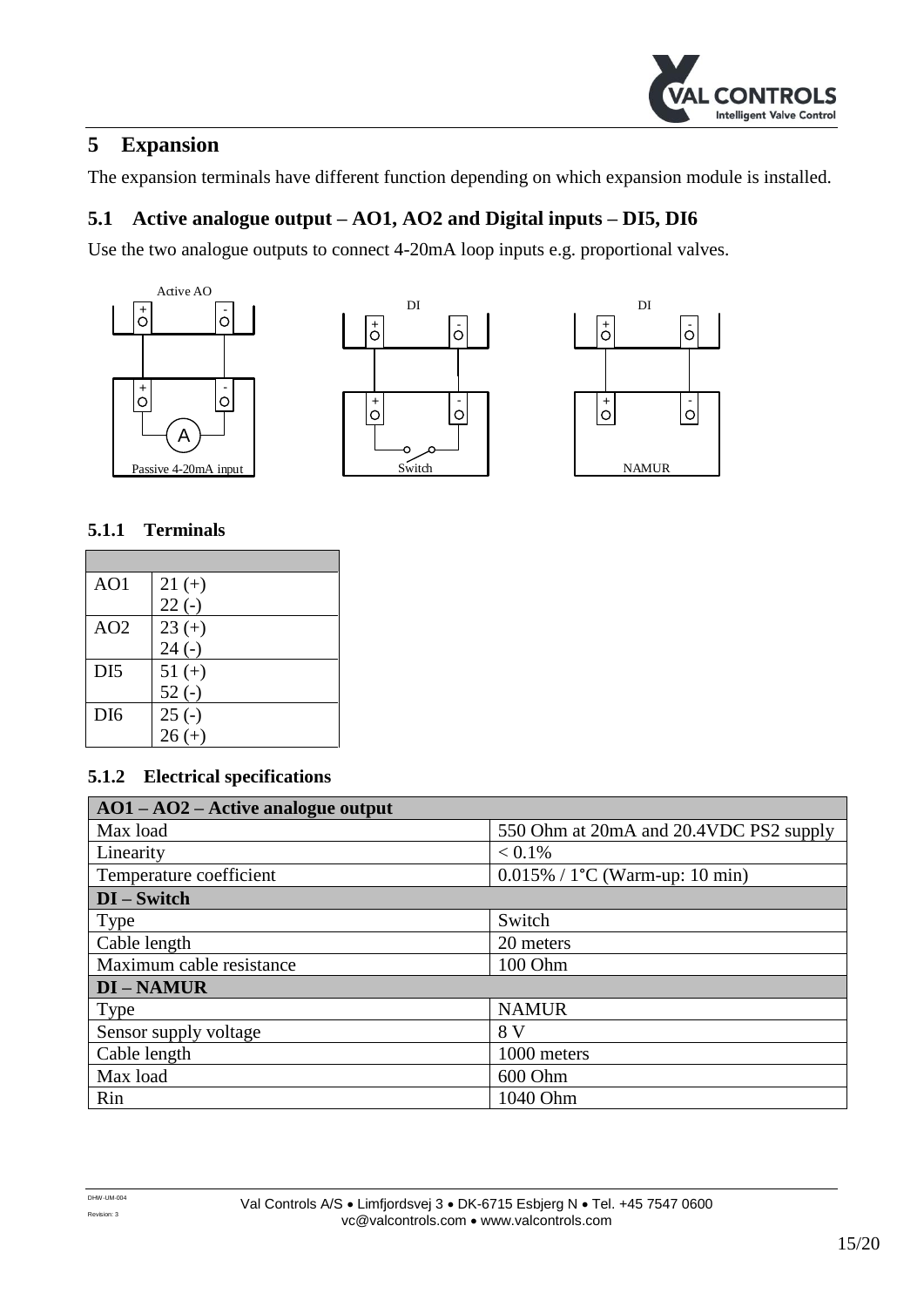

## <span id="page-15-0"></span>**5.2 Digital input – DI5, DI6, DI7, DI8**



#### **5.2.1 Terminals**

| DI <sub>5</sub> | $51 (+)$ |
|-----------------|----------|
|                 | $52(-)$  |
| DI <sub>6</sub> | $25(-)$  |
|                 | $26 (+)$ |
| DI7             | $23 (+)$ |
|                 | $24(-)$  |
| DI <sub>8</sub> | $21 (+)$ |
|                 | $22(-)$  |

| $DI - Switch$            |              |
|--------------------------|--------------|
| Type                     | Switch       |
| Cable length             | 20 meters    |
| Maximum cable resistance | 100 Ohm      |
| <b>DI-NAMUR</b>          |              |
| Type                     | <b>NAMUR</b> |
| Sensor supply voltage    | 8 V          |
| Cable length             | 1000 meters  |
| Max load                 | 600 Ohm      |
| Rin                      | 1040 Ohm     |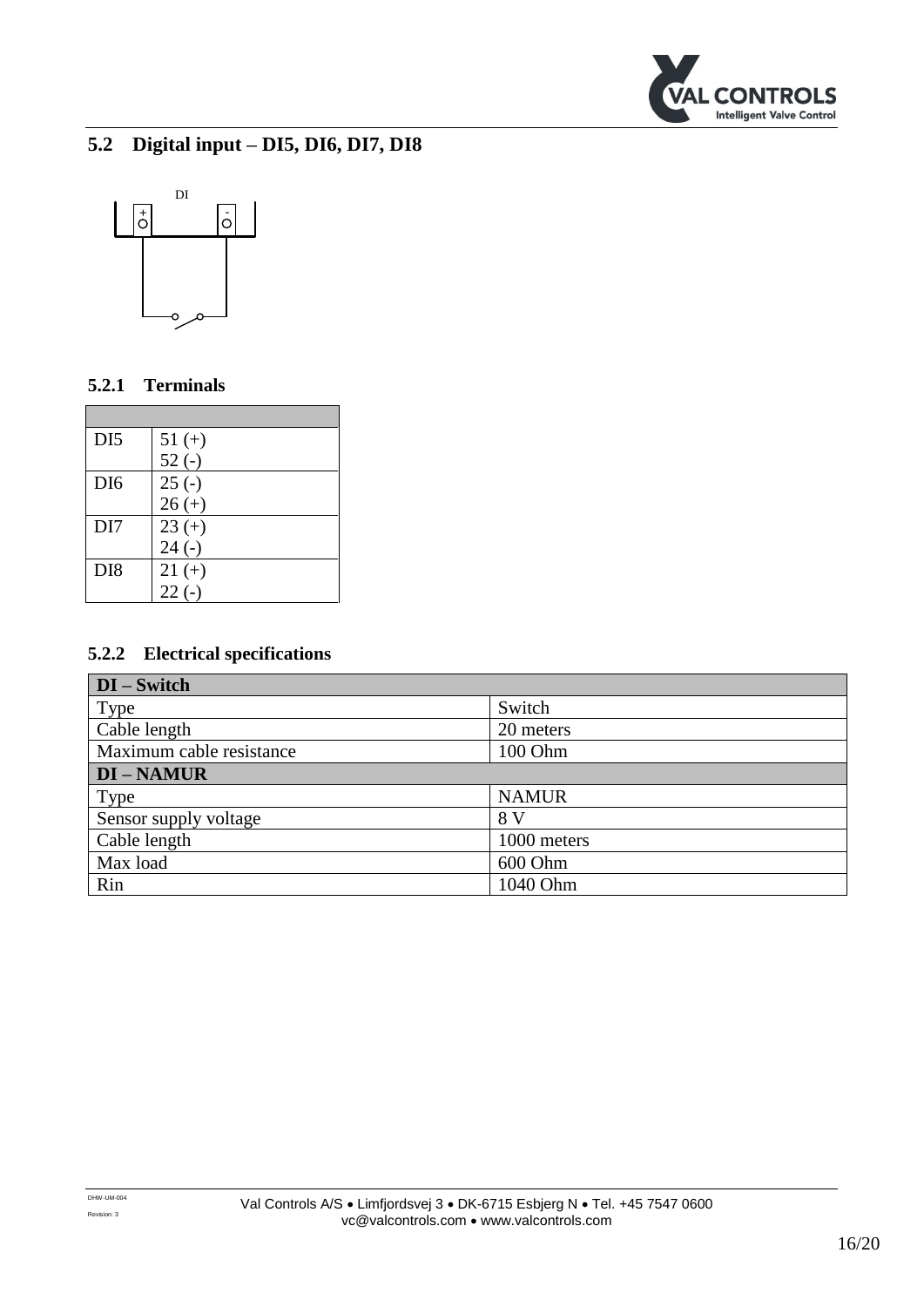

## <span id="page-16-0"></span>**5.3 Passive analogue output – AO1, AO2 and Digital inputs – DI5, DI6**

The two analogue outputs can be used to connect 4-20mA.





#### **5.3.1 Terminals**

| AO1             | $21 (+)$ |
|-----------------|----------|
|                 | $22(-)$  |
| AO2             | $23 (+)$ |
|                 | $24(-)$  |
| DI <sub>5</sub> | $51 (+)$ |
|                 | $52(-)$  |
| DI <sub>6</sub> | $25(-)$  |
|                 | $26 (+)$ |

| $AO1 - AO2 - Passive analogue output$ |                                          |
|---------------------------------------|------------------------------------------|
| Impedance                             | $<$ 470 Ohm at 20mA and 9.4VDC           |
| Linearity                             | $< 0.1\%$                                |
| Temperature coefficient               | $0.015\% / 1^{\circ}C$ (Warm-up: 10 min) |
| $DI - Switch$                         |                                          |
| Type                                  | Switch                                   |
| Cable length                          | 20 meters                                |
| Maximum cable resistance              | 100 Ohm                                  |
| <b>DI-NAMUR</b>                       |                                          |
| <b>Type</b>                           | <b>NAMUR</b>                             |
| Sensor supply voltage                 | 8 V                                      |
| Cable length                          | 1000 meters                              |
| Max load                              | 600 Ohm                                  |
| Rin                                   | 1040 Ohm                                 |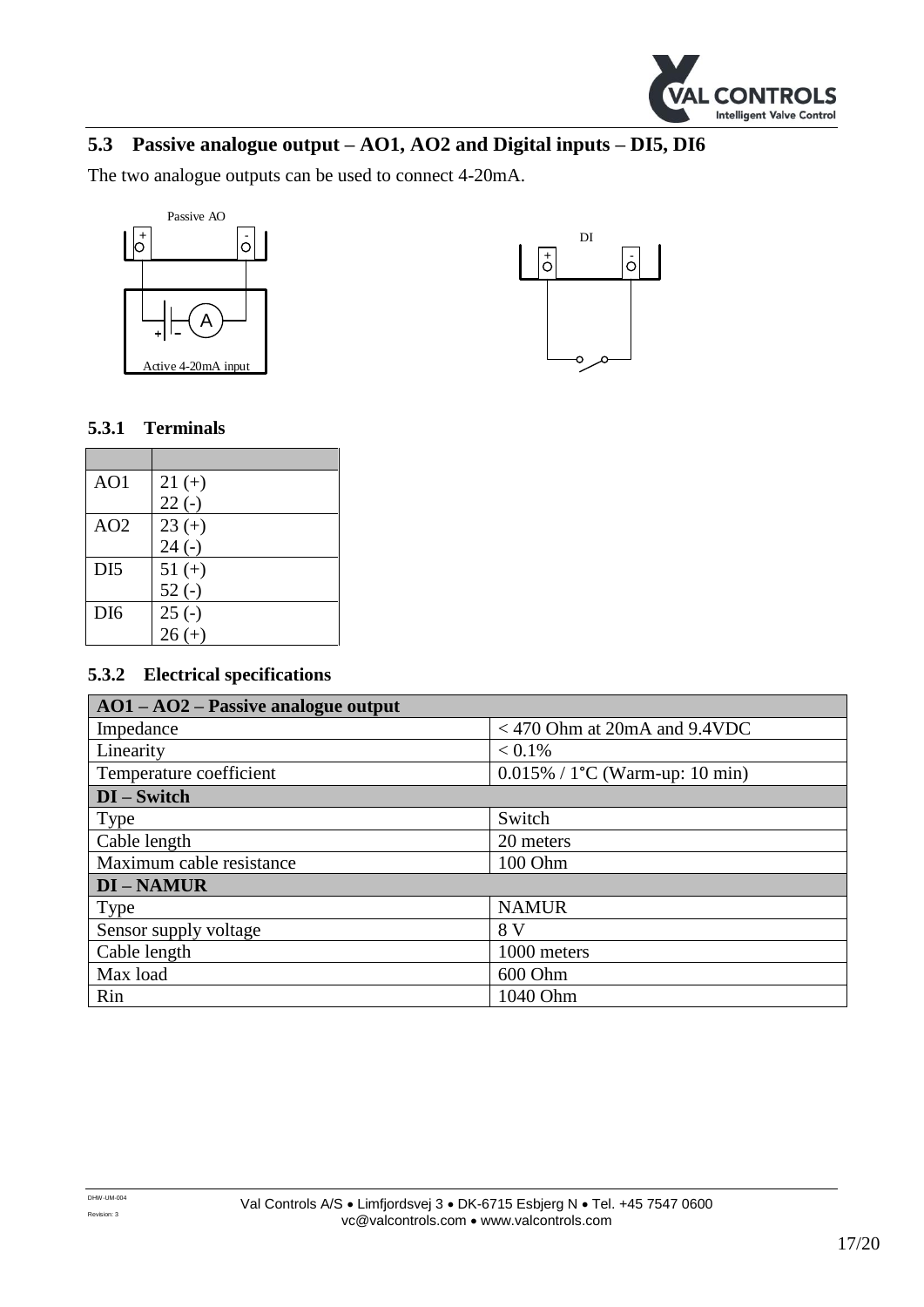

## <span id="page-17-0"></span>**5.4 SIL – PS1, PS3, DO11, DO12**

A device with an internal SIL Expansion Card can be installed in a SIL 1-4 installation without affecting the SIL level. Device can be equipped with 4 different types of SIL Expansion Cards.

The units are approved for installation in SIL 1-4 circuits, if installed as described in this manual.



| Relay 1        | Relay 2        |
|----------------|----------------|
| Normally close | Normally open  |
| Normally close | Normally close |
| Normally open  | Normally open  |
| Normally open  | Normally close |

#### **5.4.1 Terminals**

| <b>Power supply</b> | Digital output   |
|---------------------|------------------|
| 5. $PS2 (+)$        | 23. DO $11 (+)$  |
| 6. $PS2(-)$         | $24.$ DO11 $(-)$ |
| 21. PS1 $(+)$       | 25. DO $12 (+)$  |
| 22. $PS1(-)$        | $26.$ DO12 $(-)$ |
| 51. PS3 $(+)$       |                  |
| 52. $PS3(-)$        |                  |

Note: The PS1, PS2 and PS3 must be galvanic isolated.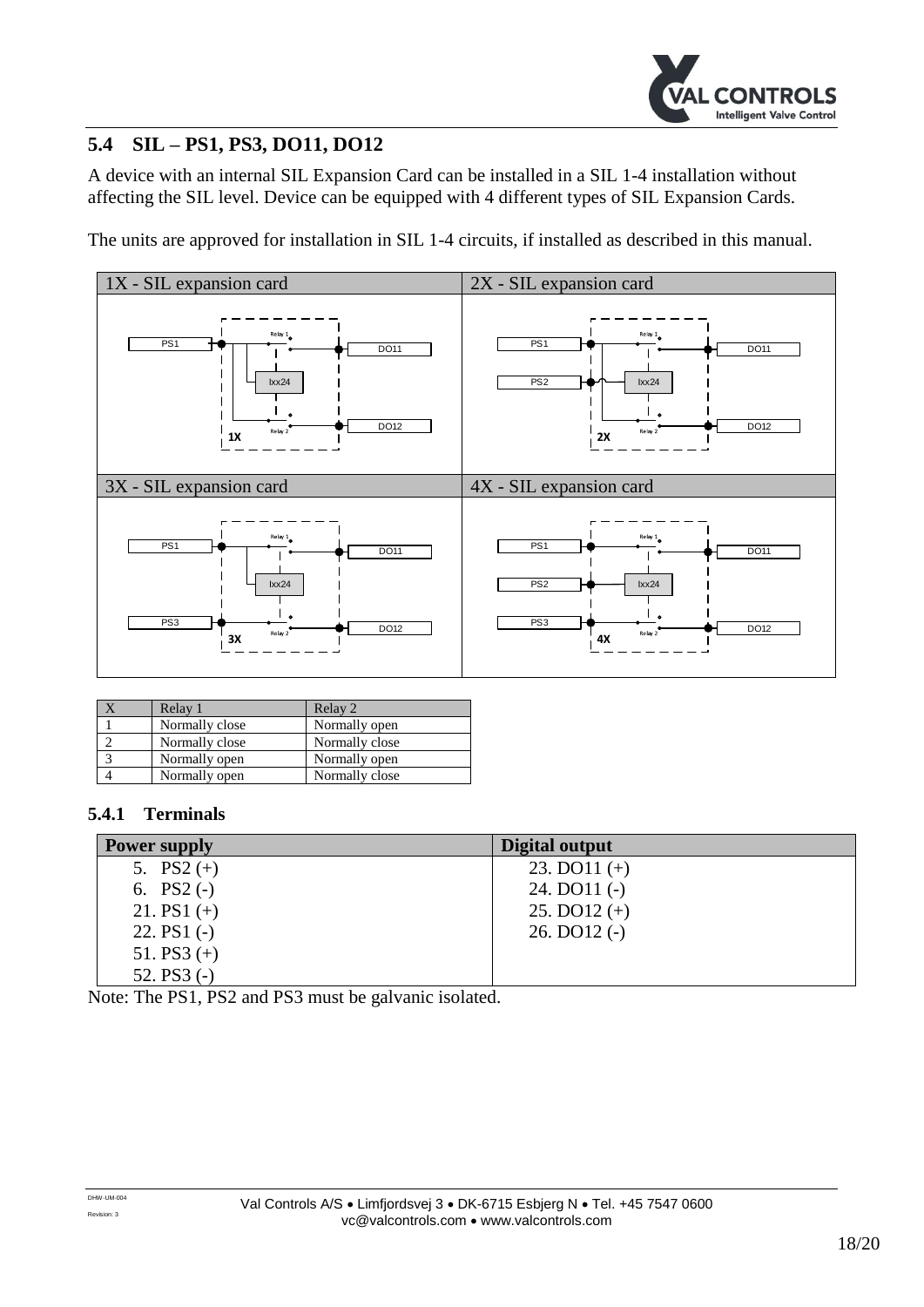

| Power supply                                     | $20.4 - 27.6$ VDC                |
|--------------------------------------------------|----------------------------------|
| Power dissipation, no position sensor/loop or    | < 2W                             |
| output lamps are connected.                      |                                  |
| Power dissipation, with maximum load on all      | $\leq$ 5W, the load not included |
| inputs and outputs                               |                                  |
| Max load per DO11 and DO12                       | up to $48W @ 24VDC$              |
| If PS2 is not used, total load that can be drawn | 2W                               |
| from all DO/DI/AI ports (except DO11/12)         |                                  |